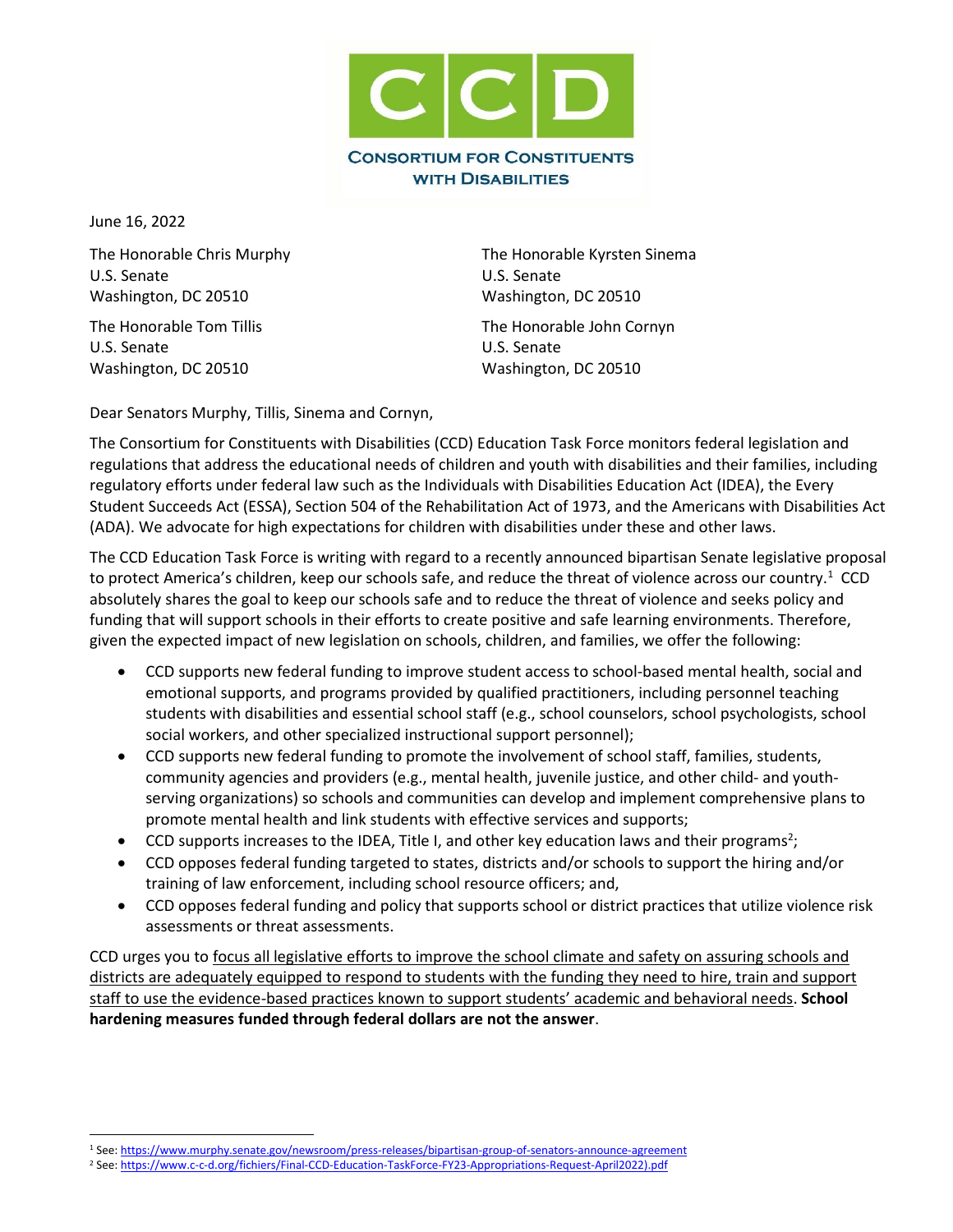In fact, we know that students – especially those who are Black, Latino, Native American, have a disability, or are otherwise marginalized – have had their education taken from them because of exclusionary discipline and criminalization.<sup>3</sup> If you happen to be a student of color or a Native student with a disability, the odds are stacked against you. Here's a snapshot of what we know:

- While Black children are only 15 percent of all children in school nationwide, they make up 33 percent of the children arrested,<sup>4</sup> despite research showing that Black children do not misbehave more than their white counterparts.
- Native American boys are arrested at a rate more than 7.5 times the national average.<sup>5</sup>
- Students with disabilities are more than twice as likely to be arrested as those without disabilities,<sup>6</sup> and we know students who face arrests are less likely to graduate, succeed academically, and have stable employment.
- Students with disabilities account for nearly 15% of all those subjected to corporal punishment in schools.<sup>7</sup>
- Of the 101,990 students restrained at school or placed in seclusion, 78 percent were students with disabilities.<sup>8</sup>

As CCD shared with Chair Murray and Ranking Member Burr in April, national data indicate that approximately 40 percent of children will experience a mental health concern by 7th grade; each year, one in five students are and will continue to experience a mental and behavioral health concern; and, research shows that students are more likely to receive mental health supports if they are offered at school.<sup>9</sup> Unfortunately, the vast majority of students do not receive the mental health care they need, and of those who do, most receive it at school. Students with identified mental health, emotional, or behavioral disorders are just like all students in their need for an education, including so that as adults they can enjoy the same professional opportunities available to others, and to be understood and appreciated for their strengths and talents. They are also just like others in their need to belong — to their families, in their school with friends, and in their communities. Special services, targeted intervention, guidance, and other support may be needed for a student with mental health, emotional or behavioral disorder to succeed in school.<sup>10</sup> Therefore, improving access to school-based mental health and social emotional supports as well as wrap around programs from the community, including from organizations with expertise in disability are critical in preventing and identifying — early-on — mental health challenges in children and youth. T

The staffing problem -and the critical need to respond- is well documented and existed pre-pandemic. The National Association of School Psychologists recommends a ratio of one school psychologist per 500 students. The School Social Work Association of America recommends a ratio of one school social worker per 250 students; yet national ratios for these and other specialized professions are more than double what is recommended in most schools. Shortages in education and mental health professions have the potential to significantly undermine the availability of high-quality services to students with disabilities, their families and schools, and result in negative outcomes for children and the adults educating them.

Bills that target federal education funding to school hardening measures such as hiring more police, including school resource officers, and/or promoting the use of violence risk assessments or threat assessments will only serve to further isolate and stigmatize students with disabilities and students who are Black, Indigenous and people of color as potential threats, which is not effective and will ultimately harm those students. The abuses and long-term negative consequences of police in schools on students of color and students with disabilities is well

<sup>&</sup>lt;sup>3</sup> U.S. Department of Education, [2017-18 Civil Rights Data Collection: State and National Estimations.](https://ocrdata.ed.gov/estimations/2017-2018)

<sup>&</sup>lt;sup>4</sup> Education Week. (2017)[. Which Students Are Arrested the Most?](https://www.edweek.org/which-students-are-arrested-most-in-school-u-s-data-by-school#/overview)

<sup>5</sup> American Civil Liberties Union, Police In Schools Continue to Target Black and Brown and Indigenous Students with Disabilities, (2020), [https://www.aclu.org/news/criminal-law-reform/police-in-schools-continue-to-target-black-brown-and-indigenous-students-with-disabilities-the](https://www.aclu.org/news/criminal-law-reform/police-in-schools-continue-to-target-black-brown-and-indigenous-students-with-disabilities-the-trump-administration-has-data-thats-likely-to-prove-it)[trump-administration-has-data-thats-likely-to-prove-it](https://www.aclu.org/news/criminal-law-reform/police-in-schools-continue-to-target-black-brown-and-indigenous-students-with-disabilities-the-trump-administration-has-data-thats-likely-to-prove-it)

<sup>6</sup> U.S. Department of Education, 2017-18 Civil [Rights Data Collection: State and National Estimations](https://ocrdata.ed.gov/estimations/2017-2018)

<sup>7</sup> American Civil Liberties Union, *Impairing Education: Corporal Punishment of Students with Disabilities in US Public Schools*.

<https://www.aclu.org/impairing-education-corporal-punishment-students-disabilities-us-public-schools-html>

<sup>8</sup> U.S. Department of Education, [2017-18 Civil Rights Data Collection: The Use of Restraint and Seclusion on Children with Disabilities in K-12 Schools](https://www2.ed.gov/about/offices/list/ocr/docs/restraint-and-seclusion.pdf) <sup>9</sup> Substance Abuse and Mental Health Services Administration,

[https://www.samhsa.gov/sites/default/files/ready\\_set\\_go\\_review\\_mh\\_screening\\_in\\_schools\\_508.pdf\)](https://www.samhsa.gov/sites/default/files/ready_set_go_review_mh_screening_in_schools_508.pdf)

<sup>&</sup>lt;sup>10</sup> CCD Education Task Force recommendations on mental health priorities, (April, 2022)[, https://www.c-c-d.org/fichiers/CCD-Ltr-to-Murray\\_Burr-Re\\_-](https://www.c-c-d.org/fichiers/CCD-Ltr-to-Murray_Burr-Re_-Mental-Health-Recs.pdf) [Mental-Health-Recs.pdf](https://www.c-c-d.org/fichiers/CCD-Ltr-to-Murray_Burr-Re_-Mental-Health-Recs.pdf)